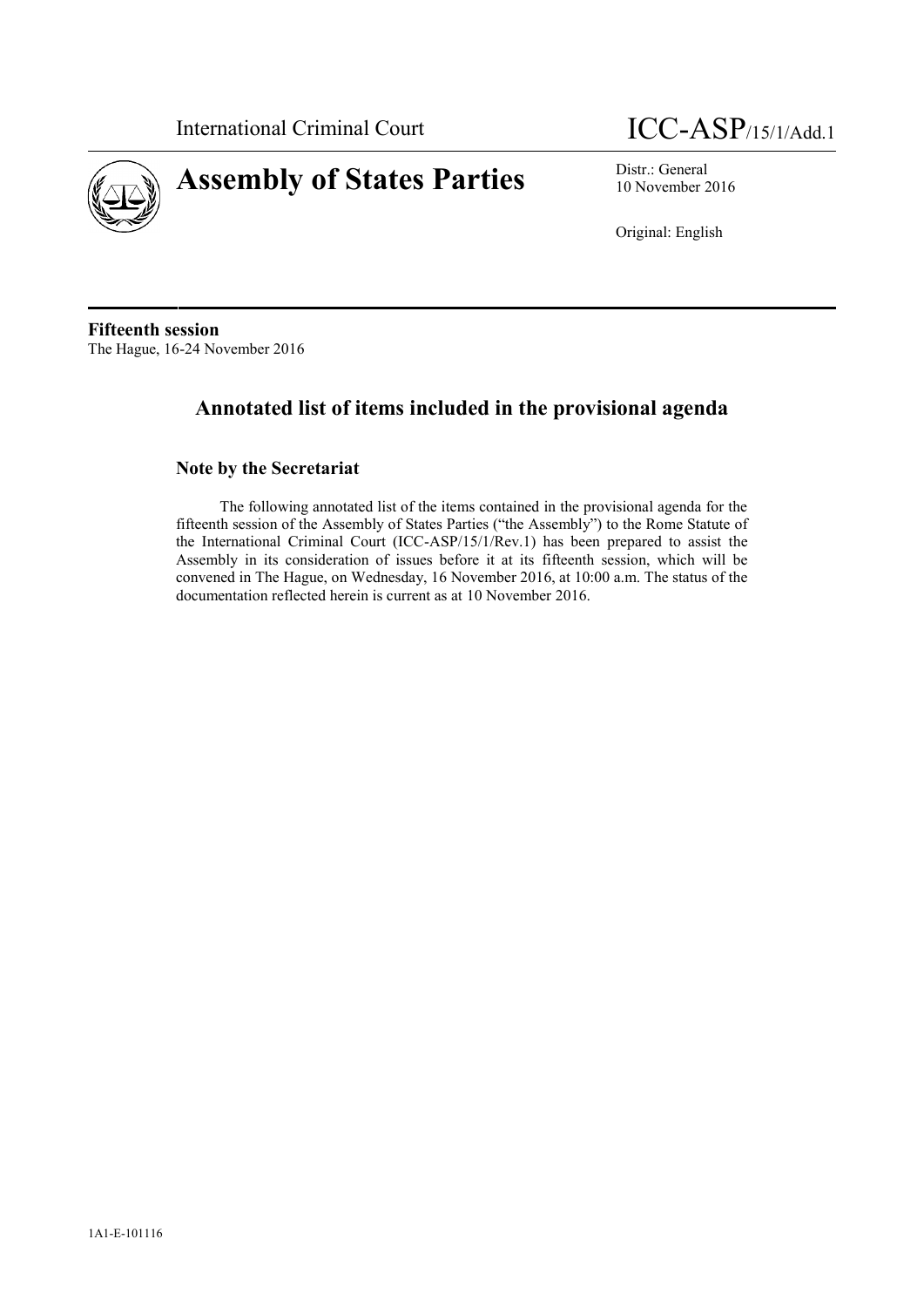## **1. Opening of the session by the President**

In accordance with article 112, paragraph 6, of the Rome Statute, the Assembly meets once a year in regular session. In accordance with rule 5 of the Rules of Procedure of the Assembly of States Parties ("Rules of Procedure"),<sup>1</sup> the Assembly, at the  $12<sup>th</sup>$  meeting of its fourteenth, on 26 November 2016, decided to convene its fifteenth session in The Hague from 16 to 24 November 2016.

## **2. Silent prayer or meditation**

Pursuant to rule 43 of the Rules of Procedure, immediately after the opening of the first plenary meeting and immediately preceding the closing of the final plenary meeting, the President shall invite the representatives to observe one minute of silence dedicated to prayer or meditation.

## **3. Adoption of the agenda**

Rules 10 to 13 and 18 to 22 of the Rules of Procedure concerning the agenda are applicable to regular sessions.

In accordance with rules 10 and 11 of the Rules of Procedure, the provisional agenda for the fifteenth session was issued on 4 October 2016. In accordance with rule 19 of the Rules of Procedure, the agenda shall be submitted to the Assembly for approval as soon as possible after the opening of the session.

#### *Documentation*

Provisional agenda (ICC-ASP/15/1/Rev.1)

## **4. Election of a Vice-President**

Following the 20 September 2016 resignation of Mr. Alvaro Moerzinger (Uruguay) as a Vice-President of the Assembly, the Assembly would proceed to the election of a Vice- President who would complete the term of office of the former Vice-President.

The former Vice-President had been nominated by the Latin American and Caribbean Group (GRULAC).

The Assembly would proceed to the election of a Vice-President of the Assembly pursuant to rule 29 of the Rules of Procedure of the Assembly of States Parties.

## **5. States in arrears**

According to article 112, paragraph 8, of the Rome Statute, "A State Party which is in arrears in the payment of its financial contributions towards the costs of the Court shall have no vote in the Assembly and in the Bureau if the amount of its arrears equals or exceeds the amount of the contributions due from it for the preceding two full years."

At its fourth session, the Assembly took note of the report of the Bureau on the arrears of States Parties<sup>2</sup> and the recommendations therein and invited the Bureau to report back to the fifth session of the Assembly on the status of arrears, including on suggestions, if necessary, of measures to promote the timely, full and unconditional payment of assessed contributions and advances towards the costs of the Court. Furthermore, the Assembly decided that requests for exemption under article 112, paragraph 8, of the Rome Statute, should be submitted by States Parties to the Secretariat of the Assembly at least one month before the session of the Committee on Budget and Finance ("the Committee"), so as to facilitate the Committee's review of the requests and that the Committee should advise the

<sup>1</sup> *Official Records of the Assembly of States Parties to the Rome Statute of the International Criminal Court, First session, New York, 3-10 September 2002* (ICC-ASP/1/3 and Corr.1), part II.C.  $2$  ICC-ASP/4/14.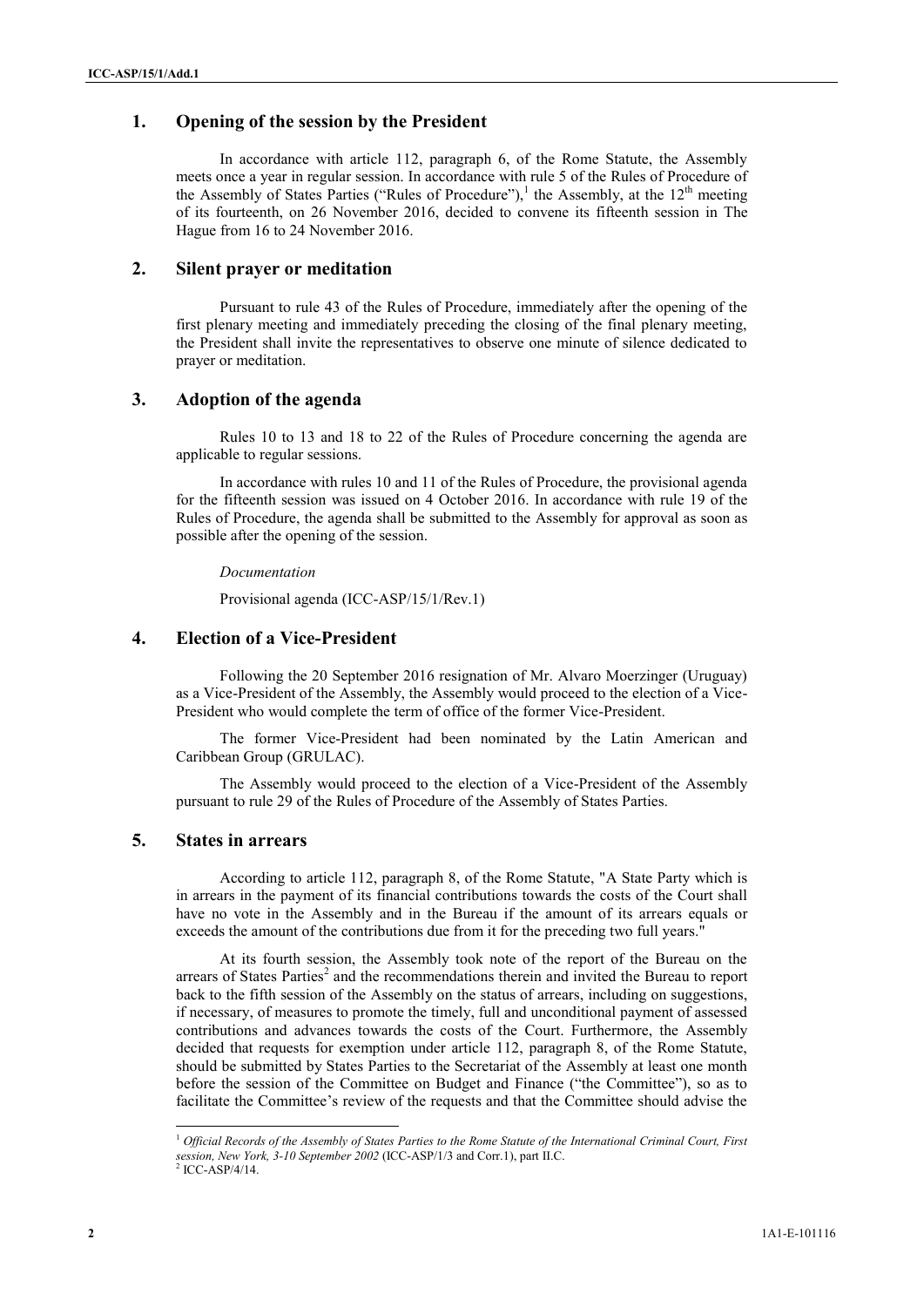Assembly before the Assembly decided on any requests for exemption under article 112, paragraph 8, of the Rome Statute.<sup>3</sup>

At its fifth session, the Assembly renewed the appeal to States Parties in arrears to settle their accounts with the Court as soon as possible. In this connection, the Assembly adopted resolution ICC-ASP/5/Res.3 containing recommendations setting out a specific procedure for requesting exemptions from the loss of voting rights<sup>4</sup> and decided that the Bureau should review on a regular basis the status of payments received throughout the financial year of the Court and consider additional measures to promote payments by States Parties, as appropriate.<sup>5</sup>

At its twelfth session, the Assembly decided to biannualize the report on the arrears of States Parties<sup>6</sup>

#### *Documentation*

Report of the Bureau on the arrears of States Parties (ICC-ASP/15/28)

## **6. Credentials of representatives of States at the fifteenth session**

#### *(a) Appointment of the Credentials Committee*

Rule 25 of the Rules of Procedure of the Assembly of States Parties, provides that a Credentials Committee shall be appointed at the beginning of each session. It shall consist of representatives of nine States Parties, which shall be appointed by the Assembly on the proposal of the President.

#### *(b) Report of the Credentials Committee*

Representation and credentials are regulated by rules 23 to 28 of the Rules of Procedure. In accordance with rule 24, the credentials of representatives of States Parties and the names of alternates and advisers shall be submitted to the Secretariat if possible not later than 24 hours after the opening of the session. The credentials shall be issued by the Head of State or Government or by the Minister for Foreign Affairs or by a person authorized by either of them.

Under rule 25, a Credentials Committee, consisting of representatives of nine States Parties to be appointed at the beginning of each session by the Assembly on the proposal of the President, shall examine the credentials of representatives of States Parties and report to the Assembly without delay.

## **7. Organization of work**

The Assembly will consider and adopt a programme of work at the beginning of the session on the basis of a proposal by the Bureau.

## **8. General debate**

#### *No documentation*

## **9. Report on the activities of the Bureau**

In accordance with article 112, paragraph 2(c), of the Rome Statute, the Assembly shall consider the reports and activities of the Bureau and take appropriate action in that regard.

<sup>3</sup> *Official Records … Fourth session … 2005* (ICC-ASP/4/32), part III, ICC-ASP/4/Res.4, paras. 40, 43 and 44.

<sup>4</sup> *Official Records … Fifth session … <sup>2006</sup>* (ICC-ASP/5/32), part III, ICC-ASP/5/Res.3, annex III. <sup>5</sup> Ibid., para. 42.

<sup>6</sup> *Official Records … Twelfth session …* 2013 (ICC-ASP/12/20), vol. I, part III ICC-ASP/12/Res.8, annex I, para. 10.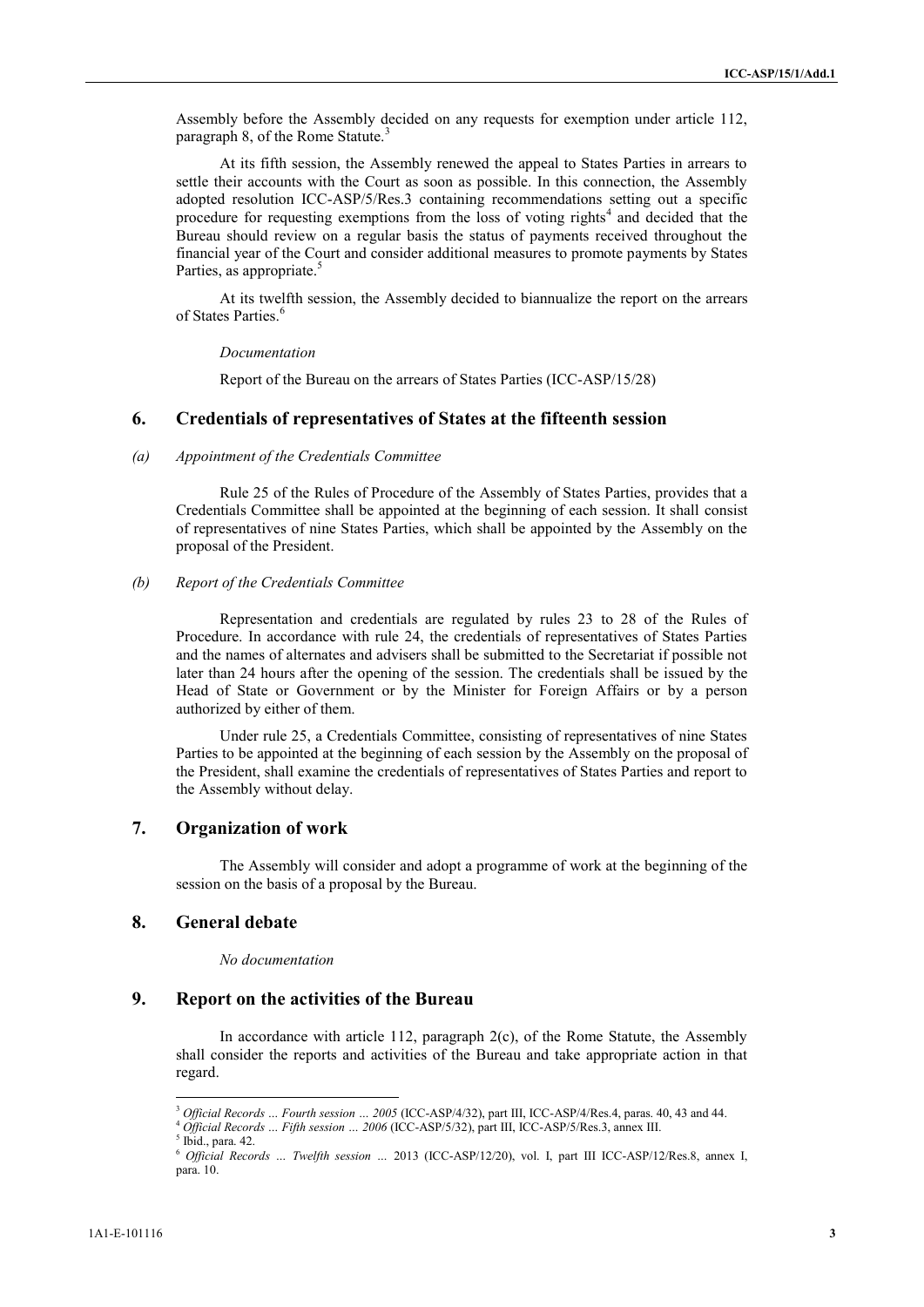#### *Documentation*

Report of the Bureau on cooperation (ICC-ASP/15/18)

Report of the Bureau on the Plan of action of the Assembly of States Parties for achieving universality and full implementation of the Rome Statute of the International Criminal Court (ICC-ASP/15/19)

Report of the Bureau on the Study Group on Governance (ICC-ASP/15/21)

Report of the Bureau on complementarity (ICC-ASP/15/22)

Report of the Bureau on the review of the procedure for the nomination and election of judges of the Court (ICC-ASP/15/23)

Report of the Bureau on legal aid (ICC-ASP/15/25)

Report of the Head of the Independent Oversight Mechanism (ICC-ASP/15/26\*)

Report of the Bureau on the arrears of States Parties (ICC-ASP/15/28)

Report of the Bureau on the Strategic planning process of the International Criminal Court (ICC-ASP/15/29)

Report of the Bureau on non-cooperation (ICC-ASP/15/31 and Add.1)

Report of the Bureau on equitable geographical representation and gender balance in the recruitment of staff of the International Criminal Court (ICC-ASP/15/32)

### **10. Report on the activities of the Court**

Under article 112, paragraph 2(b), of the Rome Statute, the Assembly shall provide management oversight to the Presidency, the Prosecutor and the Registrar regarding the administration of the Court. In accordance with article 112, paragraph 5, of the Rome Statute, the President of the Court, the Prosecutor and the Registrar or their representatives may participate in meetings of the Assembly. As provided in rule 34 of the Rules of Procedure, they may make oral or written statements and provide information on any question under consideration. Accordingly, the President of the Court will present a report on the activities of the Court since the previous session of the Assembly.

#### *Documentation*

Report on the activities of the International Criminal Court (ICC-ASP/15/16)

## **11. Report of the Board of Directors of the Trust Fund for Victims**

By its resolution ICC-ASP/1/Res.6,<sup>7</sup> the Assembly established a Trust Fund for the benefit of victims of crimes within the jurisdiction of the Court, and of the families of such victims, as well as a Board of Directors of the Trust Fund for the benefit of victims.

In accordance with paragraph 11 of resolution ICC-ASP/1/Res.6, the Board shall report annually to the Assembly on the activities and projects of the Fund and on all offered voluntary contributions, regardless of whether they were accepted or refused.

#### *Documentation*

Report to the Assembly of States Parties on the projects and the activities of the Board of Directors of the Trust Fund for Victims for the period 1 July 2015 to 30 June 2016 (ICC-ASP/15/14)

<sup>7</sup> *Official Records … First session, New York, 3-10 September 2002* (ICC-ASP/1/3 and Corr.1), part IV.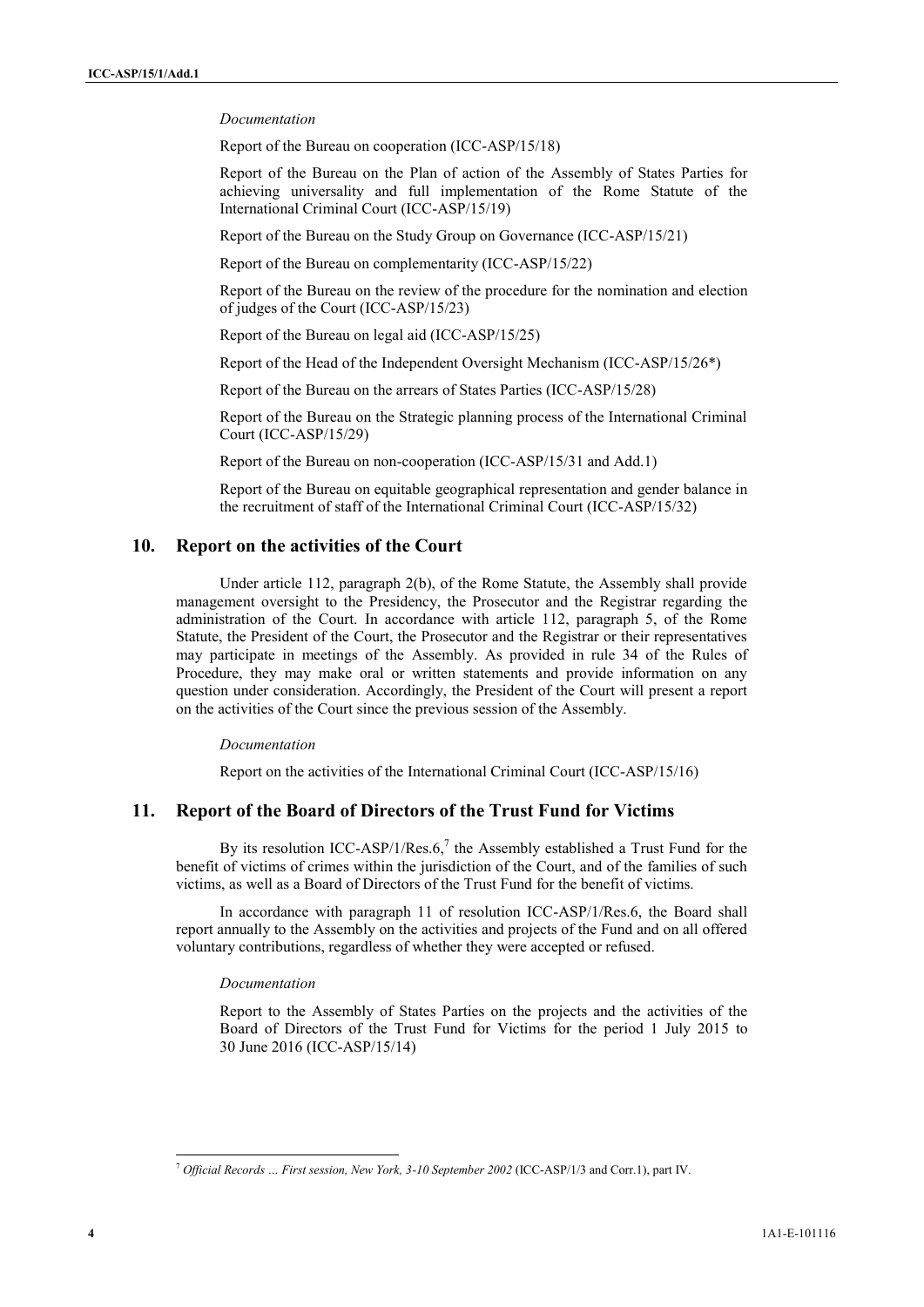## **12. Advisory Committee on the nominations of judges**

The establishment of the Advisory Committee on nominations of judges is foreseen in article 36, paragraph 4 (c), of the Rome Statute. Its terms of reference are set out in the report of the Bureau on the establishment of an Advisory Committee on nominations of judges of the International Criminal Court.<sup>8</sup>

According to its terms of reference, the Advisory Committee on nominations of judges is mandated to "facilitate that the highest-qualified individuals are appointed as judges of the International Criminal Court". The information and analysis presented by the Committee is to inform the decision- making of States Parties and is not in any way binding on them or on the Assembly of States Parties.

At its thirteenth and fourteenth sessions, the Assembly requested<sup>9</sup> the Bureau to undertake, in consultation with the Advisory Committee and at the end of its mandate, a review of the experience of the Committee and to report to the Assembly at its fifteenth session on that experience, including suggestions, as appropriate, on how to improve the terms of reference contained in the annex of the report of the Bureau on the establishment of an Advisory Committee on nominations of Judges of the International Criminal Court (ICC-ASP/10/36).

The Advisory Committee held its fifth meeting on 26 September 2016 and submitted its report to the Assembly.

#### *Documentation*

Report of the Advisory Committee on Nominations of Judges on the work of its fifth meeting (ICC-ASP/15/8)

## **13. Election of six members of the Committee on Budget and Finance**

By its resolution ICC-ASP/1/Res.4, the Assembly established a Committee on Budget and Finance. The Committee is composed of 12 members of different nationalities who shall be experts of recognized standing and experience in financial matters at the international level from States Parties. They shall be elected by the Assembly for a term of office of three years on the basis of equitable geographical distribution.

On 10 March 2016, the Bureau of the Assembly of States Parties ("the Assembly") decided that the election of six members of the Committee on Budget and Finance would take place at the fifteenth session of the Assembly. Pursuant to the decision, the nomination period for the candidates for six seats on the Committee on Budget and Finance ran from 18 May to 9 August 2016 (Central European Time).

The distribution of seats among the regional groups for the purpose of the first election was established in paragraph 8 of resolution ICC-ASP/1/Res.5 as follows:

- (a) Two seats for the Group of African States;
- (b) Two seats for the Group of Asian States;
- (c) Two seats for the Group of Eastern European States;
- (d) Two seats for the Group of Latin American and Caribbean States; and
- (e) Four seats for the Group of Western European and Other States.

The six members whose terms of office end on 20 April 2017 belong to the following regional groups:

- (a) African States, one seat;
- (b) Eastern European States, one seat;

<sup>8</sup> ICC-ASP/10/36, annex and ICC-ASP/13/Res.5, para. 45 and annex III.

<sup>9</sup> ICC-ASP/13/Res.5, annex I, para. 4 (b) and ICC-ASP/14/Res.4, annex I, para 5 (b).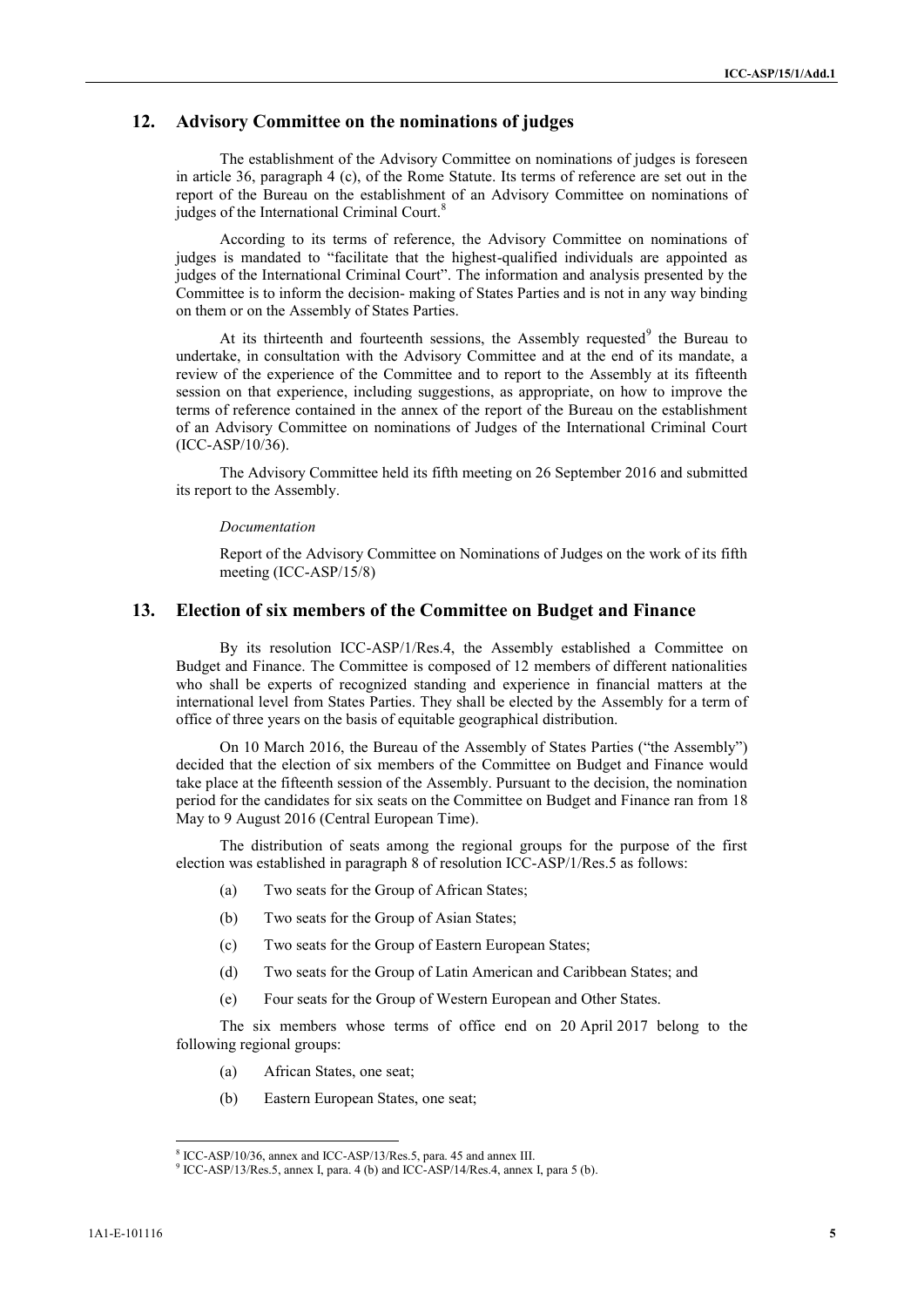- (c) Latin American and Caribbean States, one seat; and
- (d) Western European and Other States, three seats.

By the closing date of the nomination period, 9 August 2016, eight nominations had been received. Of the eight nominations, two were submitted by the Group of African States; two by the Group of Eastern European States; one by the Group of Latin American and Caribbean States; and three by the Group of Western European and Other States.

#### *Documentation*

Election of members of the Committee on Budget and Finance (ICC-ASP/15/6)

## **14. Consideration and adoption of the budget for the sixteenth financial year**

In accordance with article 112, paragraph 2(d), of the Rome Statute, the Assembly shall consider and decide on the budget of the Court.

Regulation 3 of the Financial Regulations and Rules of the Court provides that the Registrar shall prepare the proposed programme budget for each financial period and submit it to the States Parties as well as to the Committee on Budget and Finance for consideration. The Committee shall make the relevant recommendations to the Assembly.

At its third session, the Assembly endorsed the recommendation of the Committee that the Court should include in future performance reports data on financial performance and results achieved rather than outputs. This information should be submitted annually to the Assembly through the Committee either in the draft programme budget or in a separate performance report.

#### *Documentation*

Registry's bi-annual report on legal aid (July-December 2015) (ICC-ASP/15/2)

Report on activities and programme performance of the International Criminal Court for the year 2015 (ICC-ASP/15/3)

Report of the Committee on Budget and Finance on the work of its twenty-sixth session (ICC-ASP/15/5)

Proposed programme budget for 2017 of the International Criminal Court (ICC-ASP/15/10 and Corr.1)

Report on budget performance of the International Criminal Court as at 30 June 2016 (ICC-ASP/15/11)

Financial statements of the International Criminal Court for the year ended 31 December 2015 (ICC-ASP/15/12 and Corr.1)

Financial statements of the Trust Fund for Victims for the year ended 31 December 2015 (ICC-ASP/15/13)

Report of the Committee on Budget and Finance on the work of its twenty-seventh session (ICC-ASP/15/15)

Report of the Registry on the approximate costs allocated so far within the Court in relation to referrals by the Security Council (ICC-ASP/15/30)

Interim report of the Court on the Court-wide impact of the OTP "Basic-Size" (ICC-ASP/15/33)

Final report of the Court on the Court-wide impact of the OTP Basic Size model (ICC-ASP/15/34)

<sup>10</sup> *Official Records … Third session … 2004* (ICC-ASP/3/25), part II.A.8 (b), para. 50, and part II.A.1, para. 4.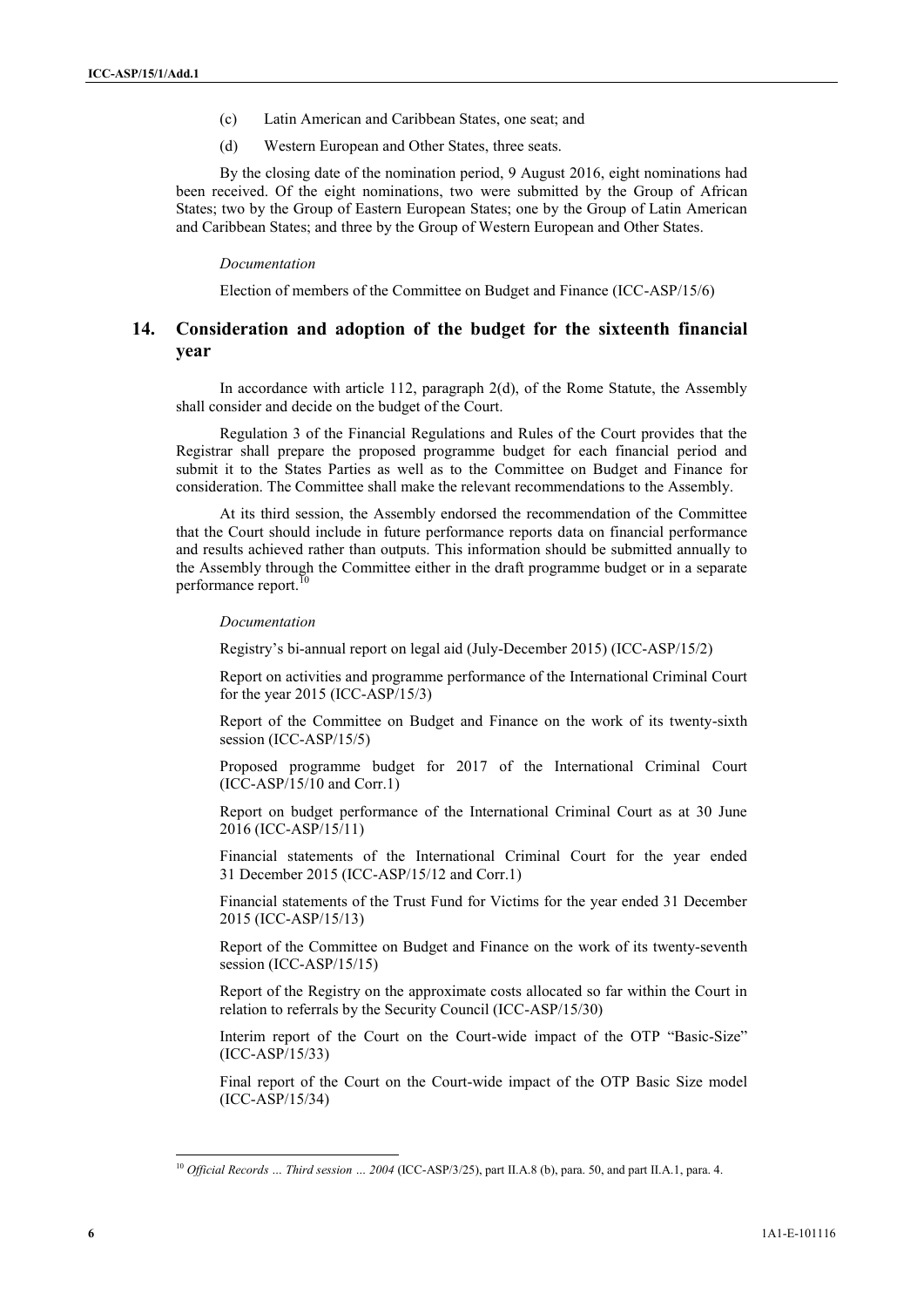Proposed Programme Budget for 2017 of the International Criminal Court - Executive Summary (ICC-ASP/15/INF.2)

### **15. Consideration of the audit reports**

Regulation 12 of the Financial Regulations and Rules provides that the Assembly shall appoint an Auditor to conduct audits in conformity with generally accepted common auditing standards, subject to any special directions of the Assembly and in accordance with the additional terms of reference set out in the annex to the Financial Regulations and Rules. At the  $11<sup>th</sup>$  meeting of its first session, on 22 April 2003, the Assembly was informed that the Bureau, acting under the delegated authority of the Assembly,<sup>11</sup> had appointed the National Audit Office of the United Kingdom of Great Britain and Northern Ireland as Auditor for the Court for a period of four years.<sup>12</sup>

At its tenth session, the Assembly endorsed the Committee's recommendation to appoint *la Cour des comptes* (France) as the new External Auditor of the International Criminal Court and the Trust Fund for Victims for four years starting with the financial vear 2012<sup>13</sup>

In accordance with regulation 12.7, the Auditor shall issue a report on the audit of the financial statements and relevant schedules relating to the accounts for the financial period. In accordance with regulations 12.8 and 12.9, audit reports, before their submission to the Assembly, are subject to examination by the Registrar and the Committee on Budget and Finance. The Assembly considers and approves the financial statements and audit reports forwarded to it by the Committee.

#### *Documentation*

External audit of the International Criminal Court: Audit report on the budget performance of the permanent premises project (ICC-ASP/15/4)

Financial statements of the International Criminal Court for the year ended 31 December 2015 (ICC-ASP/15/12 and Corr.1)

Financial statements of the Trust Fund for Victims for the year ended 31 December 2015 (ICC-ASP/15/13)

Audit report of the ReVision project of the International Criminal Court's Registry (ICC-ASP/15/27)

## **16. Premises of the Court**

At its sixth session, the Assembly adopted resolution ICC-ASP/6/Res.1, whereby it, inter alia, decided that the permanent premises of the Court should be constructed on the Alexanderkazerne site. Furthermore, the Assembly established an Oversight Committee, composed of ten States Parties, to provide strategic oversight for the permanent premises project in accordance with annex II of that resolution.<sup>14</sup>

Annex II of that resolution also provides, inter alia, that the Oversight Committee shall submit any draft resolutions or information to the Assembly through the Bureau and provides that the Chairperson of the Oversight Committee shall report to the Assembly.

#### *Documentation*

Report on the activities of the Oversight Committee (ICC-ASP/15/17)

External audit of the International Criminal Court: Audit report on the budget performance of the permanent premises project (ICC-ASP/15/12 and Corr.1)

<sup>&</sup>lt;sup>11</sup> Official Records ... First session, New York, 3-10 September 2002 (ICC-ASP/1/3 and Corr.1), part I, para. 29.<br><sup>12</sup> Official Records ... First session (first and second resumptions) ... 2003 (ICC-ASP/1/3/Add.1), part

<sup>13</sup> *Official Records … Tenth session* … 2011 (ICC-ASP/10/20), vol. I, part II, para. 10.

<sup>&</sup>lt;sup>14</sup> Official Records ... Sixth session ... 2007 (ICC-ASP/6/20), vol. I, part. III, ICC-ASP/6/Res.1, paras. 1 and 4.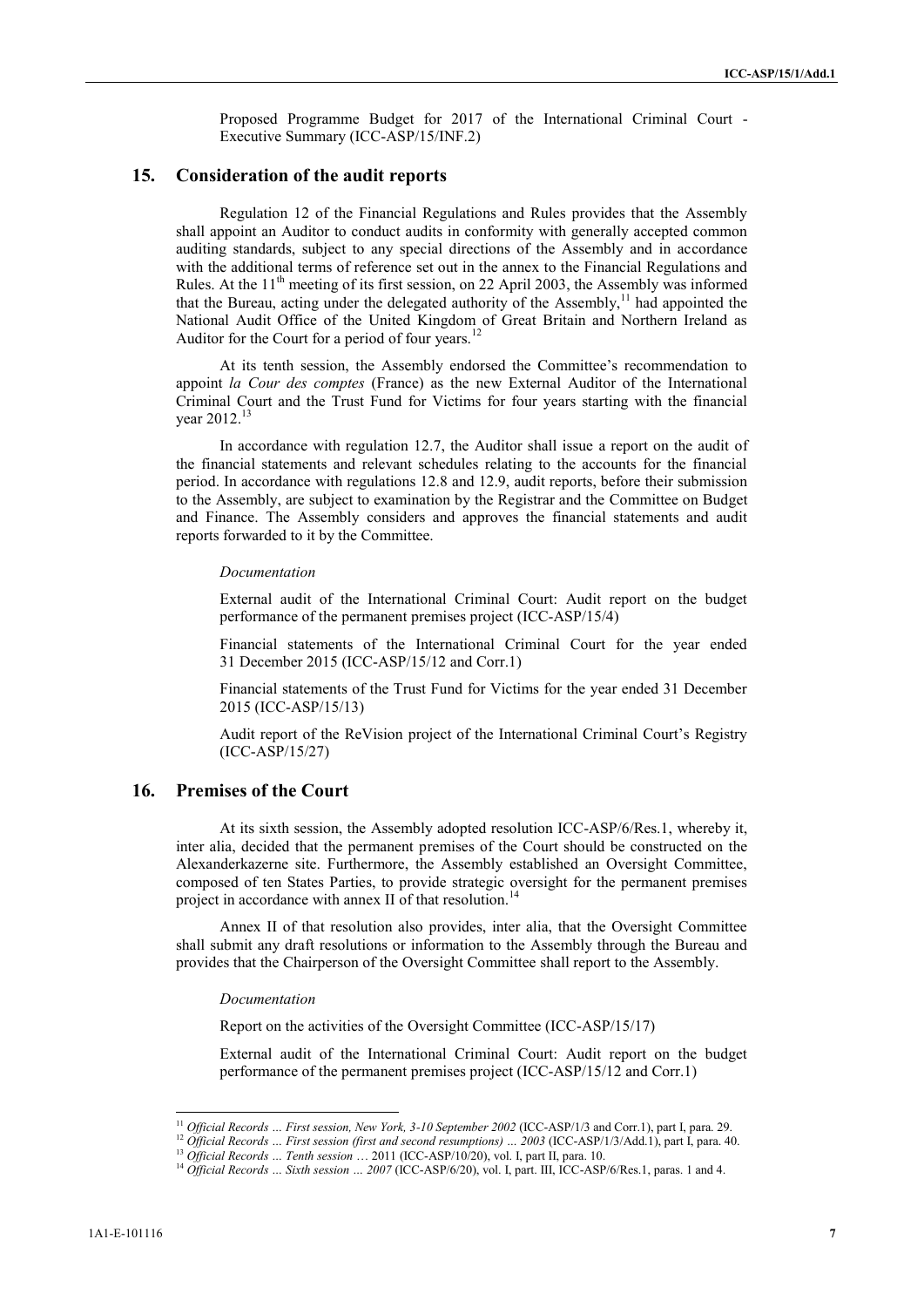## **17. Amendments to the Rome Statute and the Rules of Procedure and Evidence**

By resolution ICC-ASP/8/Res.6, the Assembly established a Working Group of the Assembly of States Parties for the purpose of considering, as from its ninth session, amendments to the Rome Statute proposed in accordance with article 121, paragraph 1, of the Statute at its eighth session,<sup>15</sup> as well as any other possible amendments to the Rome Statute and to the Rules of Procedure and Evidence, with a view to identifying amendments to be adopted in accordance with the Rome Statute and the Rules of Procedure of the Assembly of States Parties.

The Assembly will consider the report of the Working Group.

#### *Documentation*

Report of the Working Group on Amendments (ICC-ASP/15/24\*)

## **18. Cooperation**

By resolutions ICC-ASP/14/Res.3 and ICC-ASP/13/Res.4, the Assembly requested the Bureau to maintain a facilitation of the Assembly of States Parties for cooperation to consult with States Parties, the Court, other interested States, relevant organizations and non-governmental organizations in order to further strengthen cooperation with the Court.

On 18 November 2016, the Assembly will hold a panel discussion in plenary session to consider the topic of cooperation*.*

*Documentation*

Report of the Court on cooperation (ICC-ASP/15/9)

Report of the Bureau on cooperation (ICC-ASP/15/18)

## **19. Enhancing the efficiency and effectiveness of Court proceedings**

At its fourteenth session, the Assembly encouraged the Bureau, including through the two Working Groups and the Study Group on Governance, to continue to support the Court's efforts to enhance the efficiency and effectiveness of proceedings, and to consider including, if appropriate, a specific item on this issue on the agenda of the fifteenth session of the Assembly.<sup>16</sup> The Study Group on Governance considered the provisional amendments to rule 165 which the plenary of judges adopted on 10 February 2016 and conveyed its report, titled "Report of the Study Group on Governance Cluster I in relation to the provisional amendments to rule 165 of the Rules of Procedure and Evidence", dated 27 July 2016 to the Working Group on Amendments.

The Assembly will consider the report of the Working Group on Amendments.

## *Documentation*

Report of the Study Group on Governance, Cluster I in relation to the provisional amendments to rule 165 of the Rules of Procedure and Evidence (ICC-ASP/15/7)

Report of the Bureau on the Study Group on Governance (ICC-ASP/15/21)

Report of the Working Group on Amendments (ICC-ASP/15/24\*)

<sup>15</sup> *Official Records … Eighth session …* 2009 (ICC-ASP/8/20), vol. I, annex II.

 $16$  ICC-ASP/14/Res.4, annex I, para. 8 (c).